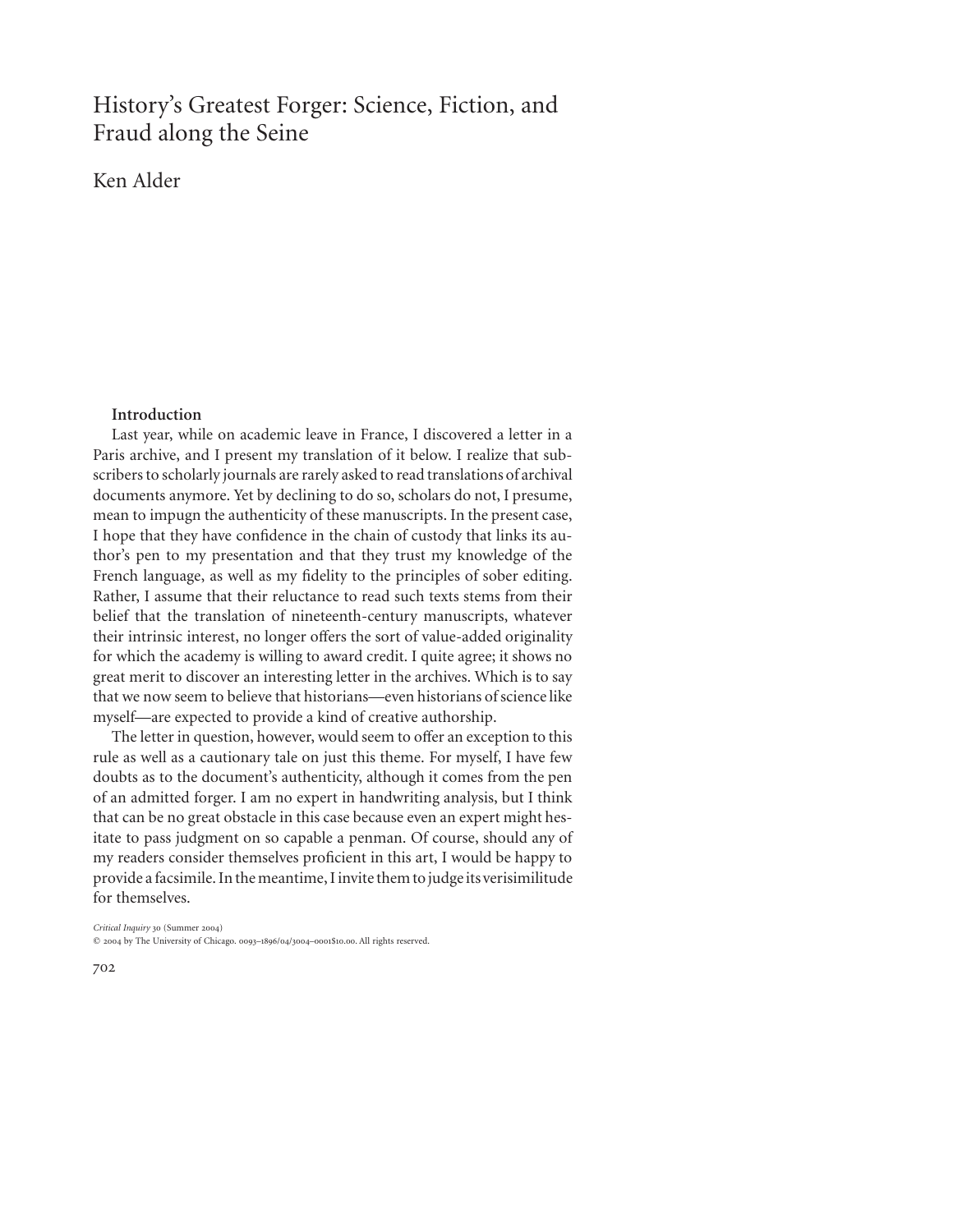The episode referred to in the letter was infamous in its day. If readers need any additional rationale for continuing, I would add that the incident was cited by the eminent sociologist of science Robert K. Merton (recently deceased) in his seminal 1957 article, "Priorities in Scientific Discovery." In that article Merton explained why academic credit is awarded exclusively to those scientists (and scholars) who publish their discoveries first—because, he argued, only priority of publication can assure readers that the published work has not been plagiarized from someone else. In that article, Merton also remarked that "[Michel Chasles's] credulity stretches our own."<sup>1</sup> After reading this letter, I think you will agree. Yet might not such a stretching be just what current scholarship needs if it is ever to practicewhat it preaches about practice? After all, if writers in the humanities really are determined to expose the sociolinguistic terrain upon which the credulity of scientists is challenged or assuaged, and if they really mean to argue that experiment and the observation of nature are in themselves insufficient to spark controversy or command assent, and if they really want to contend that scientific skepticism and its warrants for belief are generated in part by literary technologies, largely borrowed from domains remote from the hard sciences, then perhaps we ought to take a more expansive view of what counts as a credible account of the past. That is, if a narrow descriptive facticity cannot exhaust the plenitude of nature, why should the plenitude of the human past be more easily encompassed? Yet many historians continue to represent the past in as positivist a mode as any scientist, and they continue to do so using literary technologies—both forms of writing and the presentation of evidence—that historians borrowed back from the natural sciences in the nineteenth century.

The letter that follows is my translation. The text is signed by Denis Vrain-Lucas and was composed on the official prison stationery of theMaison Centrale de Poissy. It is dated 13 August 1871.

1. Robert K. Merton, "Priorities in Scientific Discoveries" (1957), *The Sociology of Science: Theoretical and Empirical Investigations,* ed. Norman W. Storer (Chicago, 1973), p. 309.

KEN ALDER is a professor of history and the Milton H. Wilson Professor in the Humanities at Northwestern University, where he directs the program in Science in Human Culture. He is author of *Engineering the Revolution: Armsand Enlightenment in France, 1763*–*1815* (1997) and *The Measure of All Things: The Seven-Year Odyssey and Hidden Error That Transformed the World* (2002). As part of his current project on a history of the forensic sciences, he is completing a book manuscript entitled *The Lie Detectors: Truth, Justice, and the American Way*.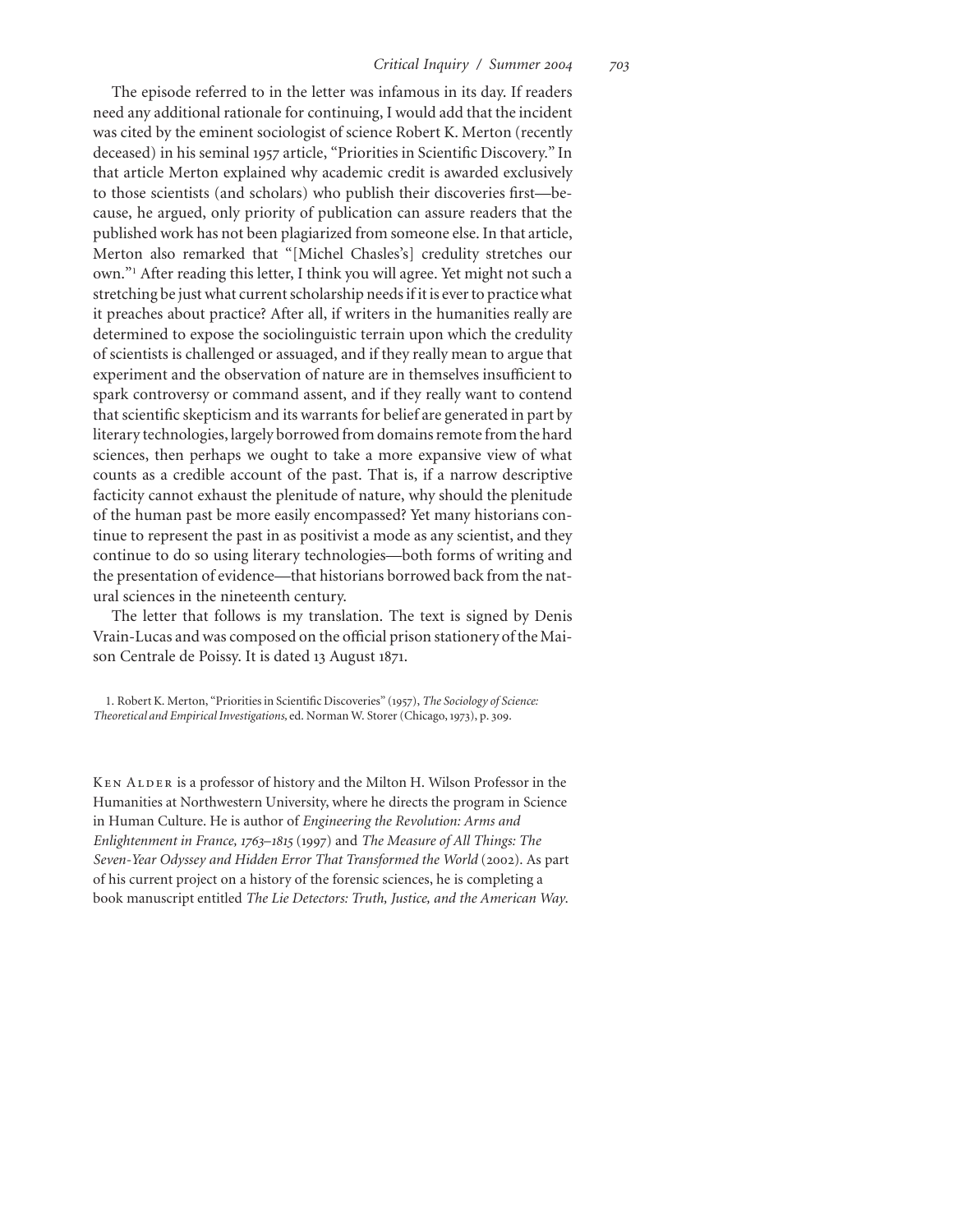#### **The Letter**

To my most respected Sir, the illustrious academician, Michel Chasles,<sup>2</sup> I am writing to you in my own hand—familiar to you at long last—in the hope that I might help you come to terms with the hoax so recently perpetrated upon our beloved enterprise in the field of the history of science and featured so unexpectedly in all the daily newspapers. I will not attempt to deceive you again; I address you with the hope that you will find it in your heart to pardon me. Such a pardon might do more than restore my liberty, it might also restore my reputation, a thing not so easily conferred by the officials in charge of this establishment.

It is true that I acquiesced to the banal sequence of events as recited by the imperial prosecutor—*notably, that I alone had penned the letters so widely believed to be from the handsof Pascal, Newton, Galileo, and others* letters that you took to be the authentic voices of the past. In that narrow sense, I stand guilty as charged and am now paying the price for my deeds. But I am counting also on our mutual service to a higher authority. Isn't justice supposed to transcend banal chronicle? Isn't that why we have human judges with human hearts, to take account of circumstance and human frailty? And isn't a sense of justice, for that very reason, a prerequisite for

2. The principal archival sources for the antecedent life, opinions, and trial of Vrain-Lucas can be found in the Archives de l'Académie des Sciences (Paris), Dossier Paul Helbronner: Denis Vrain-Lucas to Michel Chasles, 7 Oct. 1869; Vrain-Lucas, "Le Mystère dévoilé" (1869–70); Vrain-Lucas, "Mes Observations sur le rapport de MM. Bordier and Mabille, experts" (1870); and Vrain-Lucas, "Moyens de defense" (1869). See also the Archives Nationales (Paris), Dossier BB24/725: Vrain-Lucas, "Demand en grâce" (1873); and also the Bibliothèque Nationale, Department of Manuscripts (Paris), Dossier NAF 709: "Specimen des faux autographes fabriqués par Vrain-Lucas"; and Vrain-Lucas, "Galilée, Pascal, Newton: Mémoire motifs qui m'ont fait agir," 20 Sept. 1869. Additional archival sources can be found in the Bibliothèque de l'Institut (Paris); Archives Départementales, Département de la Seine (Paris); Archives Départementales, Département d'Eure-et-Loir (Chartres); and Bibliothèque Municipale de Châteaudun (Châteaudun).

The academic debate over the Vrain-Lucas forgeries can be followed in Alphonse Quetelet et al., *Bulletin de l'Acade´mie royale de Belgique* 22, 2d ser. (1866): 204–7, 343–46, 478–79, 544–45; 23 (1867): 417; 24 (1867): 83, 199-204; and especially in Chasles et al., "Mémoires et communications," Comptes-rendus des séances de l'Académie des sciences 65 (1867): 89–93; along with many additional references in vols. 65–69 (1867–69).

Contemporary newspapers provide information regarding the academic controversy and the trial; see *L'Amateur d'autographes, Le Droit, Gazette du tribunaux, Les Mondes, La Presse*(Paris), *Le Temps,* and *The Times* (London). For published primary sources on the affair, see Henri Bordier and Emile Mabille, *Une Fabrique de faux autographes, ou récit de l'affaire Vrain-Lucas* (Paris, 1870), trans. under the title Prince of Forgers, by Joseph Rosenblum (New Castle, Del., 1998); Étienne Charavay, *Faux autographes: Affaire Vrain-Lucas* (Paris, 1870); Chasles, *Aperçu historique sur l'origine et le développement des méthodes en géométrie* (Brussels, 1837) and *Sur L'Ouvrage de M.* Faugère intitulé: Défense de B. Pascal, et accessoirement de Newton, de Gaililée, etc. (Paris, 1868); Armand-Prosper Faugère, *Défense de B. Pascal et accessoirement de Newton, Galilée, Montesquieu,* etc. contre les faux documents presentés par M. Chasles à l'Académie des Sciences (Paris, 1868); Vrain-Lucas, *Le Parfait Secrétaire des grands hommes; ou Les Lettres de Sapho, Platon, Vercingétorix, Cle´opatre, Marie-Madeleine, Charlemagne, Jeanne d'Arc, et autres personnages ilustres*(Paris, 1924).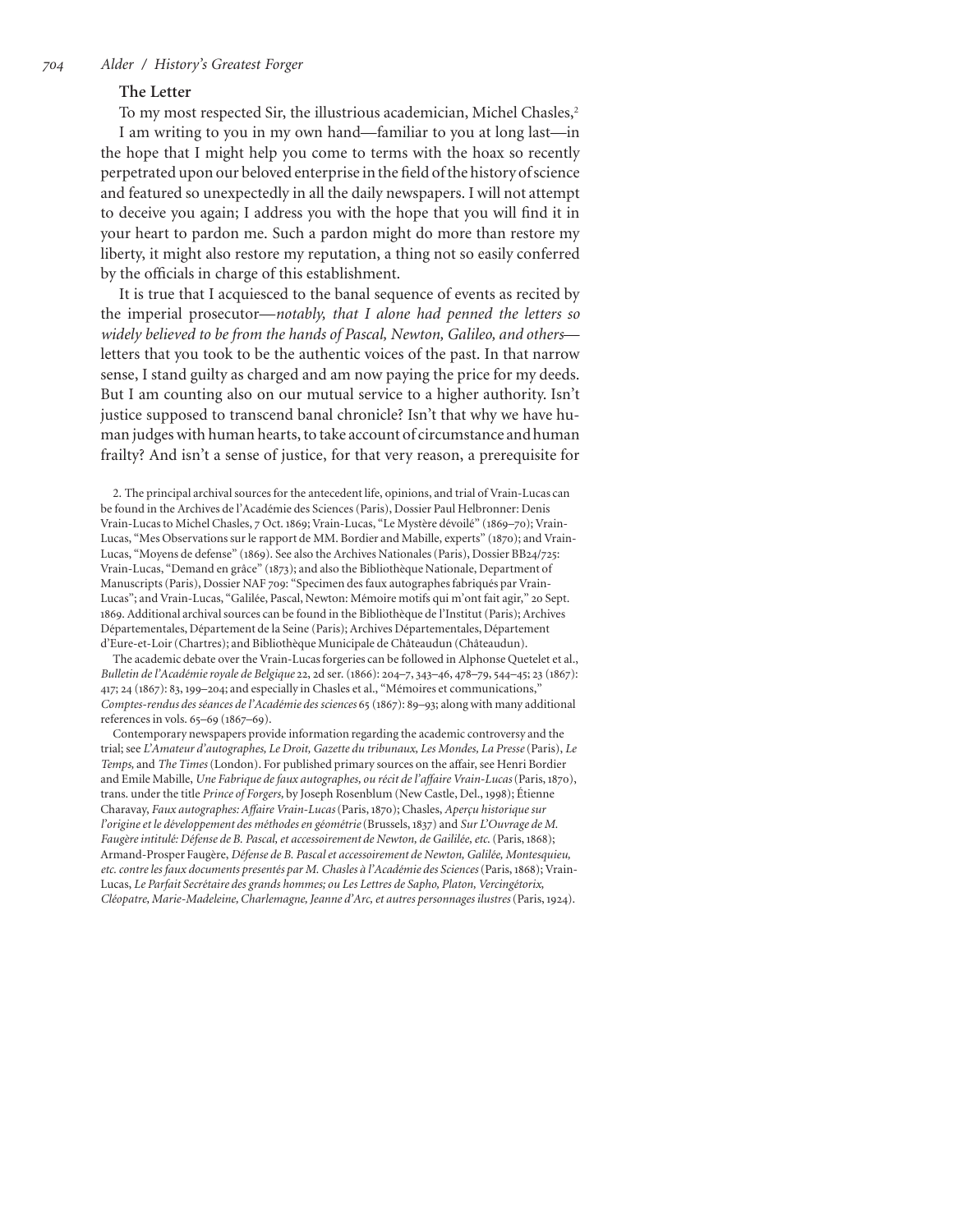telling the fullest history of our times or of times gone by? If so, then my acquiescence to the prosecutor's banal recitation does not negate the fact that I have at all times acted with patriotism, with honor, and in the service of science and its history. You must therefore readmy courtroom confession as a calculated display. You know better than anyone the circumstances that brought us to that dark moment. How the nation's foremost scientific institution—in which you, at age seventy-four, still play a leading role—had become a cuckold in a Feydeau farce, and how the magistrates were determined to right the social order (at my expense!) by shifting the venue to the solemn theater of justice.

I know you feel betrayed, that, thanks to me, you were the victim of a vast mystification. Believe me, honored Sir, I never had the least desire to dishonor you. But I am shut up in this place thanks to your failure of nerve—*your* betrayal, some might say—and there is little I can do here except write letters. I well remember the glorious day you reminded the academy that the myriad manuscripts in your possession could not be the work of a single forger, as no single man could have produced such massive quantities of letters, and of such intellectual rigor and diversity. Now, of course, you must acknowledge me as one of the most prodigious penmen of all time. So if, in the span of seven years, I could compose nearly 30,000 letters emanating from over 600 different authors, then surely I can write one long letter in my own hand. The guards here have supplied me with the regulation ink and paper. My fingers are tough, and I write with great speed. Strange, that my punishment should give me leisure to perform the very task that earned me my sentence.

Who, I ask, has been harmed by my actions? Not you, who wrung my best work from my hand until my fingers ached. I repeat what I said to the prosecutor: nothing you had previously accomplished in mathematics or historical scholarship had ever won you such fame. It is not my fault that your mathematical proofs will be ignored by history but that future historians will forevermore associate you with the ridiculous drama of the past three years. Perhaps it is always thus. Eternal truths do not belong to the individual who has the luck to find them, whereas ephemeral farce is our enduring epitaph because it is entirely our own. As for your 140,000 francs, they hardly equal the value of what I gave you in exchange. You yourself admitted to the magistrate that you had spurned my offer to refund all your money in exchange for the return of all my letters. What? Give back your precious Pascals and Galileos? Surrender your Rabelais and your Charles V? Never!

Nor can the savants of your illustrious academy complain, nor their brother scholars from the other learned societies of Europe. Rarely have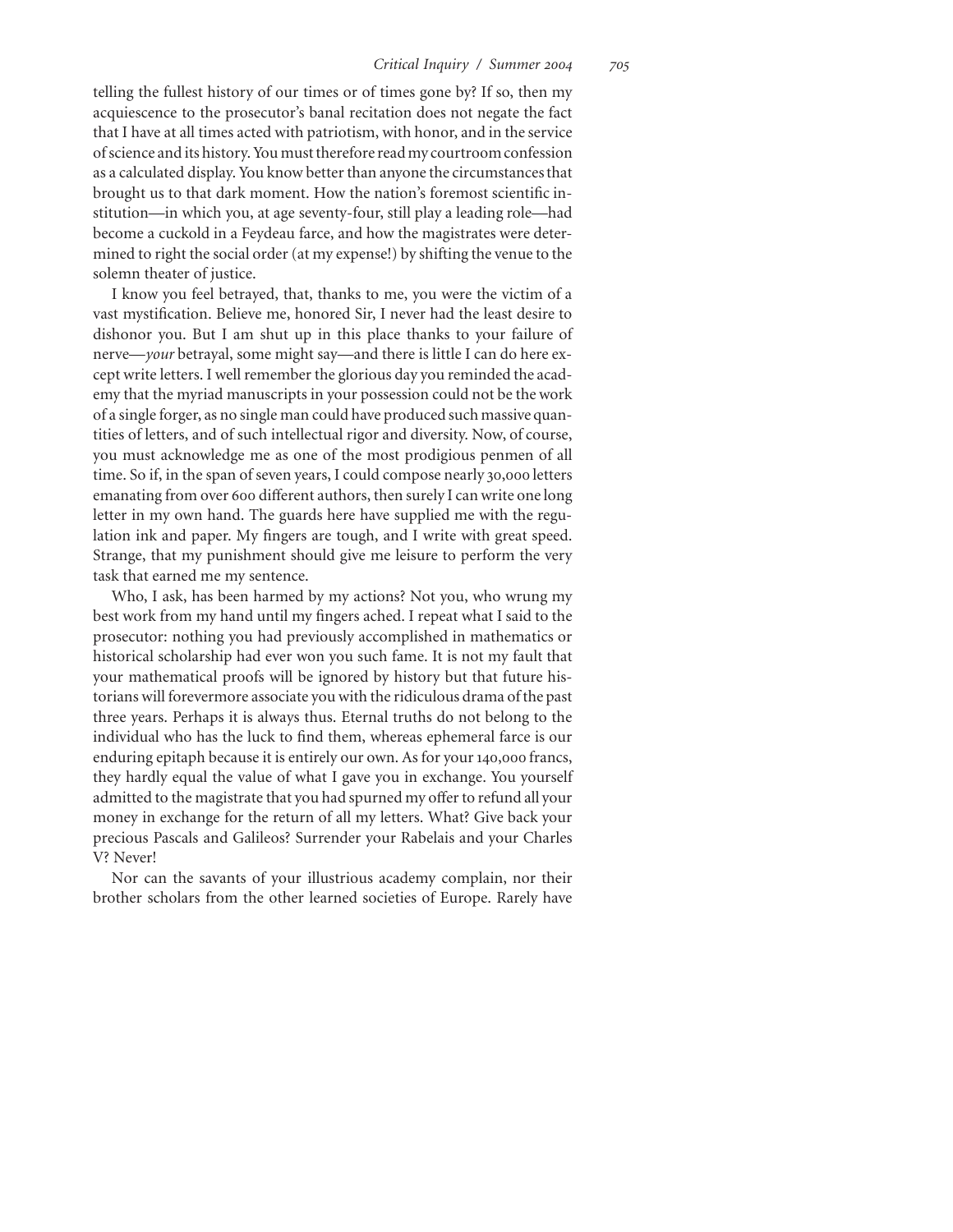your forty fellow immortals sat with such rapt attention as they did while you read them my beautiful letters! More academics turned out to hear our defense of Pascal than turned out to hear Le Verrier (that impudent astronomer) announce his discovery of Neptune. And more than that, we provided these academicians with a chance to boast of their glorious forefathers in the general circulation newspapers.

Nor can the general public claim to have been harmed—in spite of what the imperial prosecutor said—for by my labors they learned of the glorious accomplishments of seventeenth-century science, of which they are so unforgivably ignorant. For that alone I deserve a scholarly prize, not prison time. Moreover, I sharpened their critical faculties, teaching them to mistrust temporal authority, yes, even the academy itself.

Finally, none of the great savants of the past can claim to have been harmed. For I did more to defend Pascal and Galileo than the historians who claim to be their loyal chroniclers. Of all men, there is only one who might have cause for complaint. But for my part I cannot see how Isaac Newton, a natural philosopher of overweening vanity, notorious for his many scientific piracies and his refusal to credit his precursors, could dare accuse another savant of plagiarism. Besides, Sir Isaac has been dead for 150 years.

No, I cannot feel my guilt. For I have yet to repudiate our eight-year quest to place before the general public the true history of the discovery of the law of universal gravitation, an ignorant public that pays no attention to the history of science, nor even to science, unless it promises technological marvels or the scent of scandal. Bread or circuses! Well, dreary history can never compete with the vibrancy of our age (with all its technological marvels). So I affiliated myself with the circus and set out to resuscitate the great savants as if they were still writing in defense of their revolutionary ideas. And I succeeded—*we* succeeded—beyond my wildest hopes. Whether you acknowledge it or not, we have been collaborators these past eight years.

In truth, I suppose I should count myself lucky to be here in the Poissy prison. Outside these thick walls, conditions are worse than they are in my cell. Our capital has been ravaged since the gendarmes escorted me from the courtroom! I admit to taking a certain pleasure in knowing that the sanctimonious prosecutors who locked me away have suffered an equivalent loss of freedom. We have seen in our own day how an entire nation can collapse as quickly as a single life; how a great capital can become a jail, a charnel house. Beneath the worn benches of the law courts, the deep pressures of history are always gathering force.

Not that I wished the Germans to be my avengers. Despite the injuries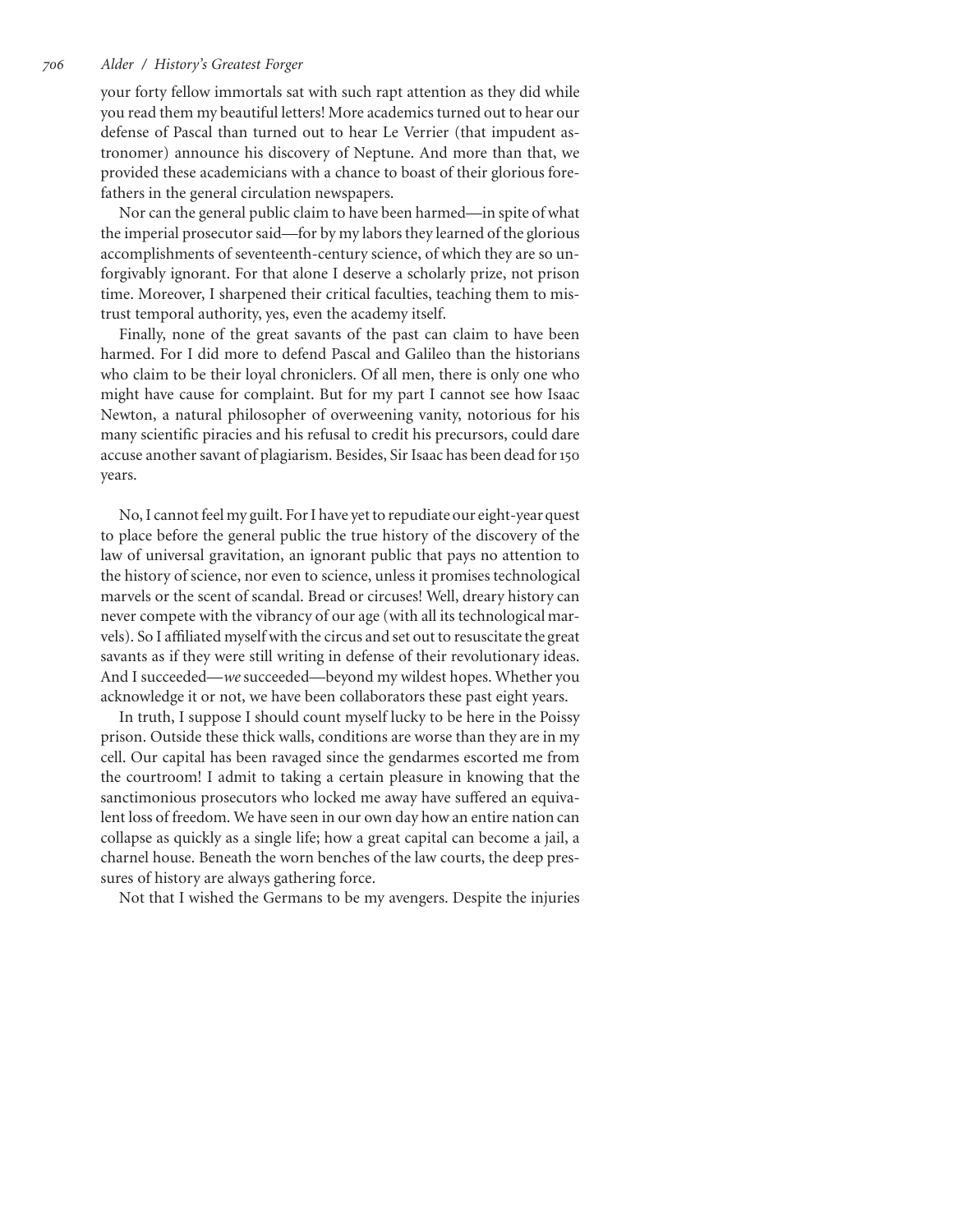done to me by France, I weep at the defeat of our armies and the Prussian siege of Paris. Are not the Germans the leading practitioners of the form of history I most despise: the supposedly scientific analysis of original documents? As if such an examination could produce anything but more dusty treatises justifying what everyone has always known. Nor can I help but notice that these professional historians, as they like to call themselves, only learned to cherish these personal letters and unpublished memoranda scraps formerly used to stuff bedding—after we connoisseurs had initiated a lucrative market for such documents. As always, the amateurs led the way. The first to prize the jottings of Voltaire and Madame Du Châtelet or the proclamations of Louis XIV's great ministers were those men and women who love the past as you and I do. They collected these scratchings, not to assemble them in a web of analysis, but because they had once been touched by the hand of living genius. Each stroke of ink, each signature, was prized for the way it bore the characteristic imprint of the great mind that penned it. Of course we all know how easily love can shade into lust, how thewealthy can bid up the price of pleasure until it becomes a vice. It was not long before a thriving market for such works developed in the stalls along the Seine, and only then, long after these documents had acquired monetary value, did the so-called professional historians suddenly rediscover that the "truth" lay in them alone. I say *rediscover* because the Benedictines of the seventeenth century had once prized such texts—and been mocked as mere chroniclers. Now, every scholar is a Benedictine, convinced the truth lies in assembling these shreds. These *wie es gewesen Menschen* lack the imagination to bring such documents to life and make their long-dead authors enact their grand contradictions. Their version of the past is doomed to remain a miserable affair of subspecialists, cut to suit the needs of their employers. Heaven forbid that such a fate should befall my beloved France. Already it may be too late. The scholarly journals are in their clutches. The publishing houses will soon fall. The faculty at the Sorbonne has begun to imitate the Prussians, as their eighteenth-century forbears slavishly imitated the Newtonians.Our fate lies in the hands of men afraid to answer the creativity of the past with an equal measure of creativity in the present. The German professors will bury us all—once their paymasters have finished raining their mechanical terror down on Paris.

But destruction brings hope of renewal. At last the city is back in the hands of the people. A republic is rising from the ashes of empire. I cannot even condemn the burning of the Tuileries and Palais de Justice. Some have called the fire a tragedy because so many precious historical documentswere lost. Yet perhaps this auto-da-fé will be a spur to greater social justice and historical sympathy. (The two go hand-in-hand.) Only when historians are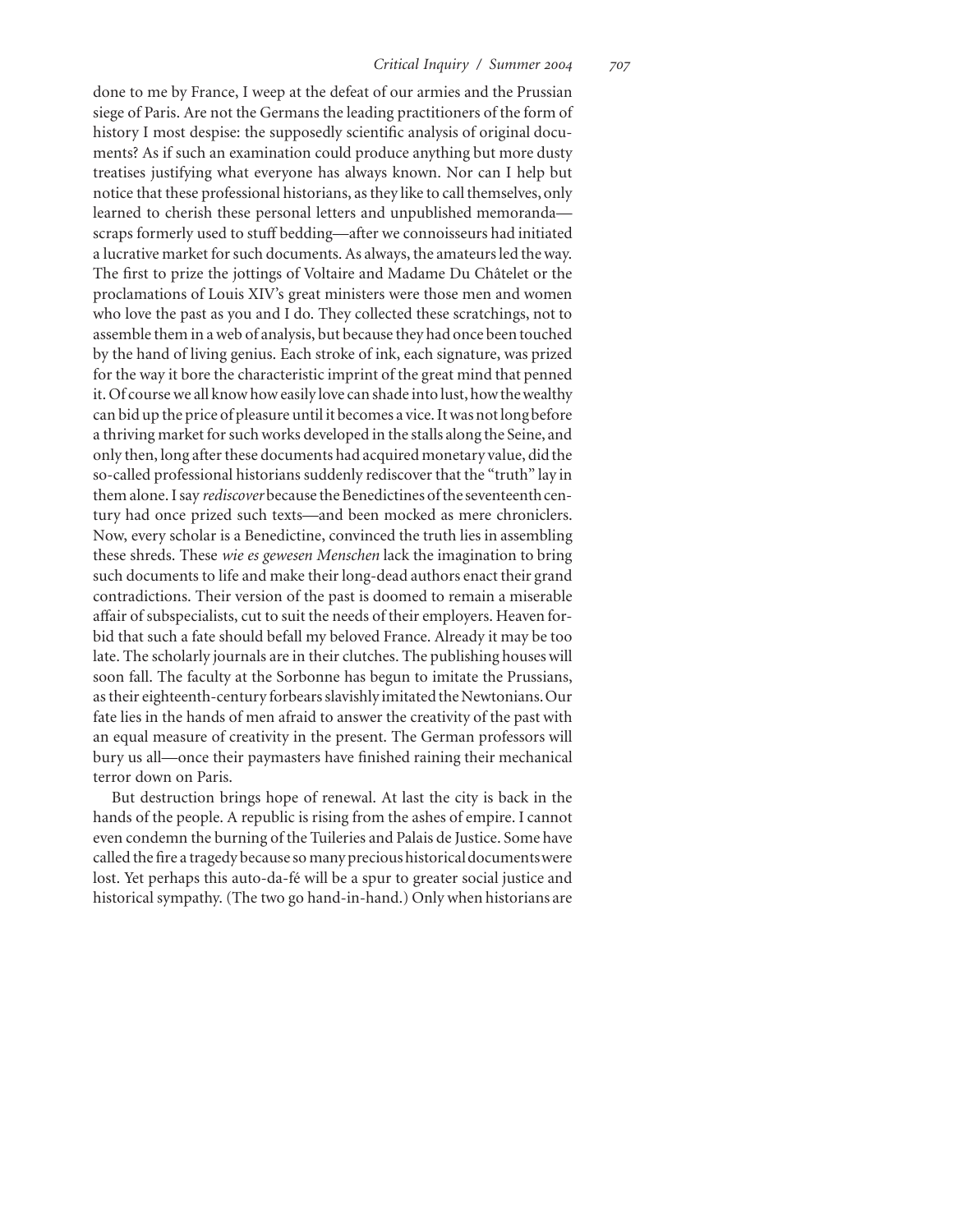obliged to work between the documents and fill in the gaps—for there are always gaps—do the imaginative faculties become engaged in storytelling, and only then can we paint the true picture of an age. I say this even though the fire was not without immediate consequence for me. According to the Ministry of Justice, my entire dossier was consumed in the flames. Under the circumstances, a word from you to the minister will do much to advance my pardon.

Remember, we are countrymen. My native Châteaudun borders on your Chartres, though my father was a simple day laborer, not a wealthy merchant like yours. Thanks to the local grandee, I spent a few youthful years at the Sorbonne. But Paris was expensive, and I returned to Châteaudun to work as a clerk and marry a local girl. But I always loved learning. At the local library I devoured the *Défense de M. Libri*, about the scholar who purloined so many French manuscripts and fled to England. It was his *fauteuil* that you occupied in the academy. But I had no thoughts of emulating Libri in those days. I did not set my sights so high. When my wife died in childbirth, I returned to Paris. A local librarian noted on my card, "The hardworking M. Lucas is going to live in Paris. He deserves to succeed."

But merit and love of scholarship are not enough to get a young man a job in this country. I first tried to find employment at the Bibliothèque Impériale then under construction on the rue de Richelieu. That magnificent new building! Long may it welcome scholars! But they would not offer me a post because I lacked a university degree and couldn't read Latin. Finally, in 1853, I came to the attention of Letellier, keeper of the famous *cabinet* of genealogical documents. The scions of great families came to him for evidence of their ancestors. The past can be lucrative when properly personalized.

For instance, one of my clients—Duprat, by name—greatly desired to count the illustrious Chancellor Duprat among his forefathers. At first, I could find no documents to this effect in Letellier's *cabinet*. But the latterday Duprat begged, he commanded, he *pleaded* with me to find him some proof. What was I to do? We live in an age of commercial service. In the end, I procured two confirmatory letters for him, written by the great Montaigne himself. Duprat's palms were so sweaty when I handed him these letters that he pulled on a pair of white gloves. The noted antiquarian M. Feuillet de Conches printed them as a remarkable new find in his compendium of illustrious letters, only to assert (rather primly, I thought) that Montaigne's style in these letters was a bit "negligé."

What conclusion was I to draw? I had just caught my first glimpse of the near infinite possibilities of the past. But I would have remained a mere dabbler, a teller of petty fables, had I not fallen under your influence.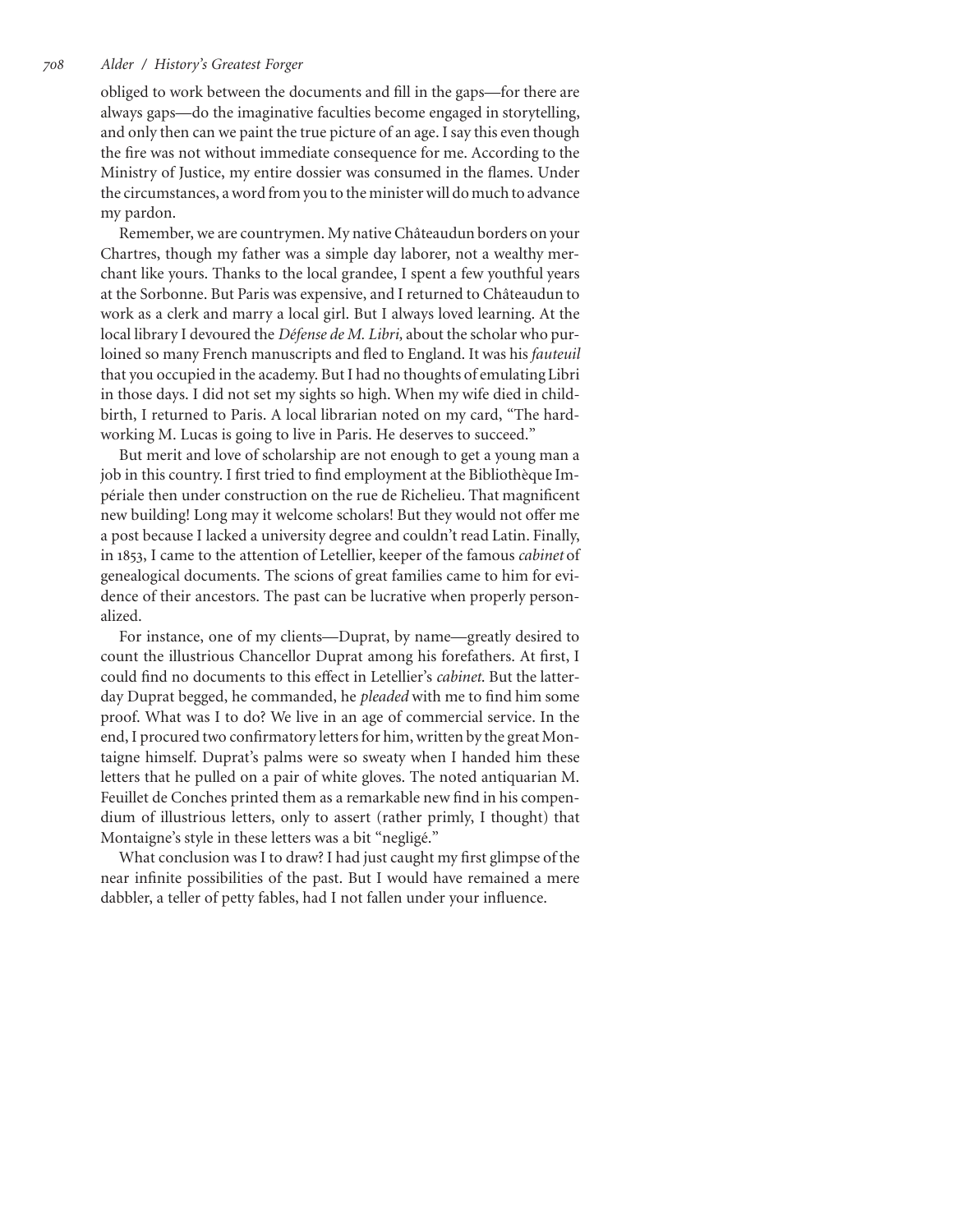I will be forever grateful to you for having taught me what you had long ago grasped: that there could be no calling more noble than the history of science, that no history was as revelatory of its own age as the history of the human mind staking its claim to possess a universal form of knowledge. Until I met you, I had only cultivated narrow personal histories, thinking that lives, loves, and quixotic adventures best revealed the particularities of an era. Your vision was so much greater. Not only were you one of the premier mathematical minds of our century, you were among the first Frenchmen to see the value in a history of truth. It was your monumental work on the development of geometry that won you election to the academy, your erudition honed by your private collection of scientific books and manuscripts, said to be the finest in France.

To this collection, I added a precious new trove. For seven years I presented myself every week at your study to sell you additional letters culled from the collection of an impoverished scion of an ancient family, forced to sell off his sole remaining asset—his family papers. Among these papers was a cache saved from the Revolutionary conflagration by an improbable sea trip to America and back. (Yet isn't it improbabilities that have the ring of truth?) As I told you, the old man was so insistent upon his anonymity that he threatened to sell the letters to a foreign collector if you publicly disclosed their source. This was a terrible threat, for the letters would surely attract the enmity of those who resented France's scientific past and whispered of her current scientific decline. It would mean the destruction of the letters. And so for five years you kept the secret—until your magnanimity got the better of you.

In July 1867 you and your fellow scientists sat attentively while the orators of your sister Académie Française celebrated the bicentennial of your founding. Well, the *hommes de lettres* didn't have all the letters! The next Monday, 8July 1867, you offered the Academy of Sciences a gift of two missives penned by Rotrou, the great Renaissance poet, addressed to the allpowerful Cardinal Richelieu. A comparable conversation between mind and might may seem utopian today, but isn't history supposed to instruct as well as entertain? Besides, these letters proved that the plans for a French academy predated the founding of the English and Italian academies. It was a glorious claim of precedence for France. No wonder your colleagues jumped at the hint that you also possessed letters from Pascal that might bring further primacy to France.

Magnanimity is a game played for ever-greater stakes. So at the next meeting, you read them a letter from Pascal to Robert Boyle in which he asserted that attraction is a property of mass operating at a distance via an inverse square law, as well as his notes discussing the movement of massive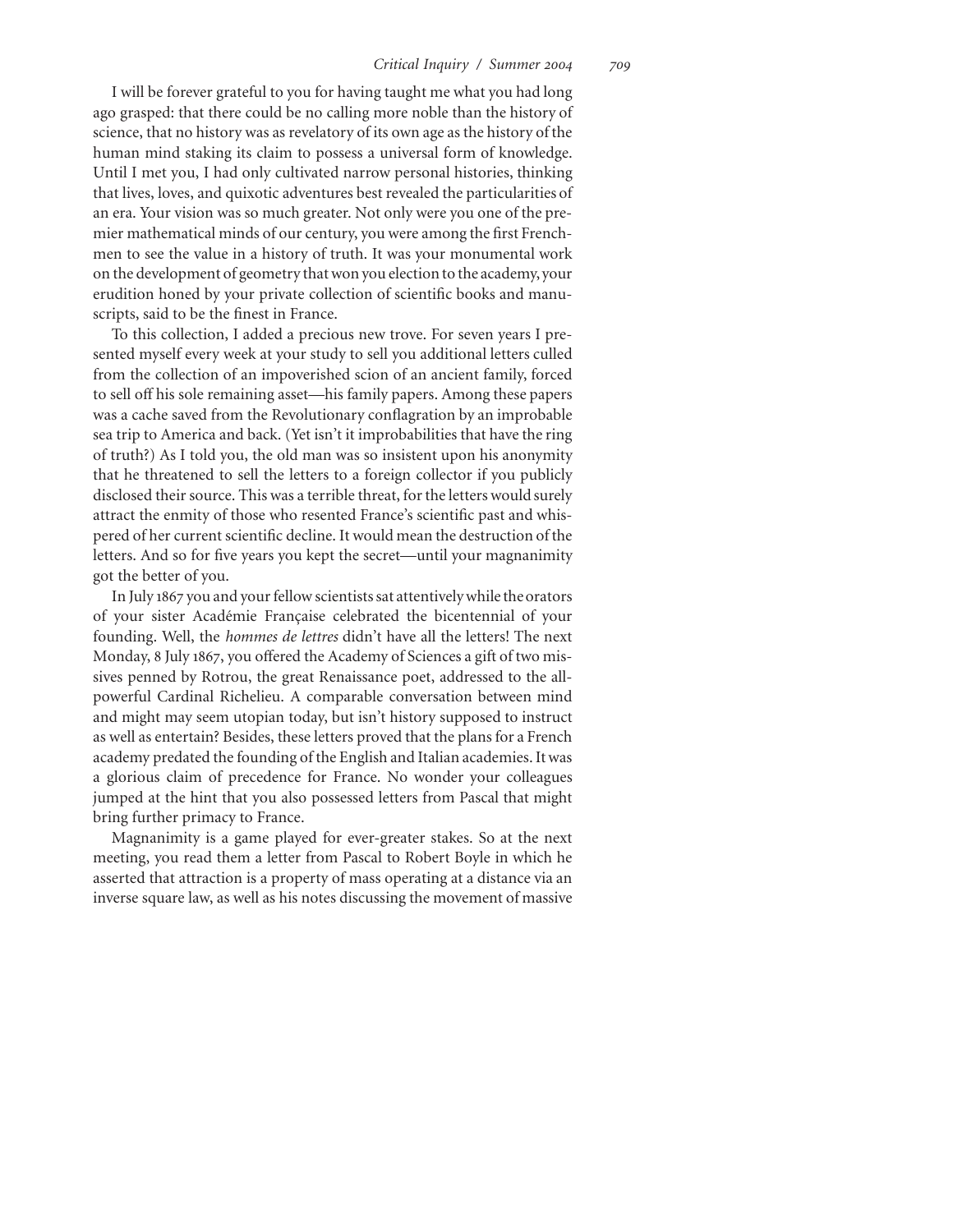bodies under an attractive power, describing the curves tracked by such bodies, identifying this planetary law with the law of falling bodies, and, finally, applying these laws to the best empirical data of the day. In short, documents proving that Pascal, not Newton, had discovered the law of universal gravitation.

What neither of us had anticipated was the ingratitude of the world of scholarship, the petty quibblings of your colleagues and the craven *wie es gewesen Menschen*. At the very next session, one colleague doubted Pascal could possibly have solved the problem of gravitation so thoroughly without access to Newton's calculus. Another denied that Pascal could have supplied those ratios of planetary masses without empirical data that became available only after his death.

When you returned from the academy that day your face was red and the veins in your temples had wormed their way to the surface. Whatever objections your mathematical proofs had encountered, no one before had ever doubted your word. Mathematics is a patient discipline; she can wait for even the most obtuse minds. These letters, however, raised the matter of *credit,* a far more pressing concern.

Having supplied you with those letters in the first place, how could I refuse to help you now? Yet my own knowledge was hardly sufficient. I needed your help. And how generously you gave it! You were the one who spelled out the sort of evidence I should look for in the voluminous holdings of the old man. No detail was beneath you. The proof of authenticity, you said, lies in the coherence of details. You yourself took pen in hand to show me how Pascal signed his name. How he crossed his *t*s and dotted his *i*s. And lo and behold, I found you documents to prove that Pascal, towards the end of his life, had communicated his theories directly to Newton. And Newton, as everyone knows, was a notorious pirate of other peoples' work!

You conveyed these documents to the academy—traces of a direct dialogue between the greatest minds of England and France in the greatest age of thought. One would have expected your auditors to be awed. But these letters only prompted further objections. Experts on Pascal wrote in to say that the writing appeared not to be in his own hand. They noted that at Pascal's death Newton was only an eleven-year-old boy. They claimed that Pascal could not have used an analogy of a fly floating in coffee (as he did in one of his letters) twenty years before coffee was drunk in Paris. And they asserted that it would have been Galileo, if anyone, who would have anticipated Newton in his discovery.

Yet for each objection, we found an answer. In the old man's collection I found you new letters written by Anne Ascough, Newton's mother, thank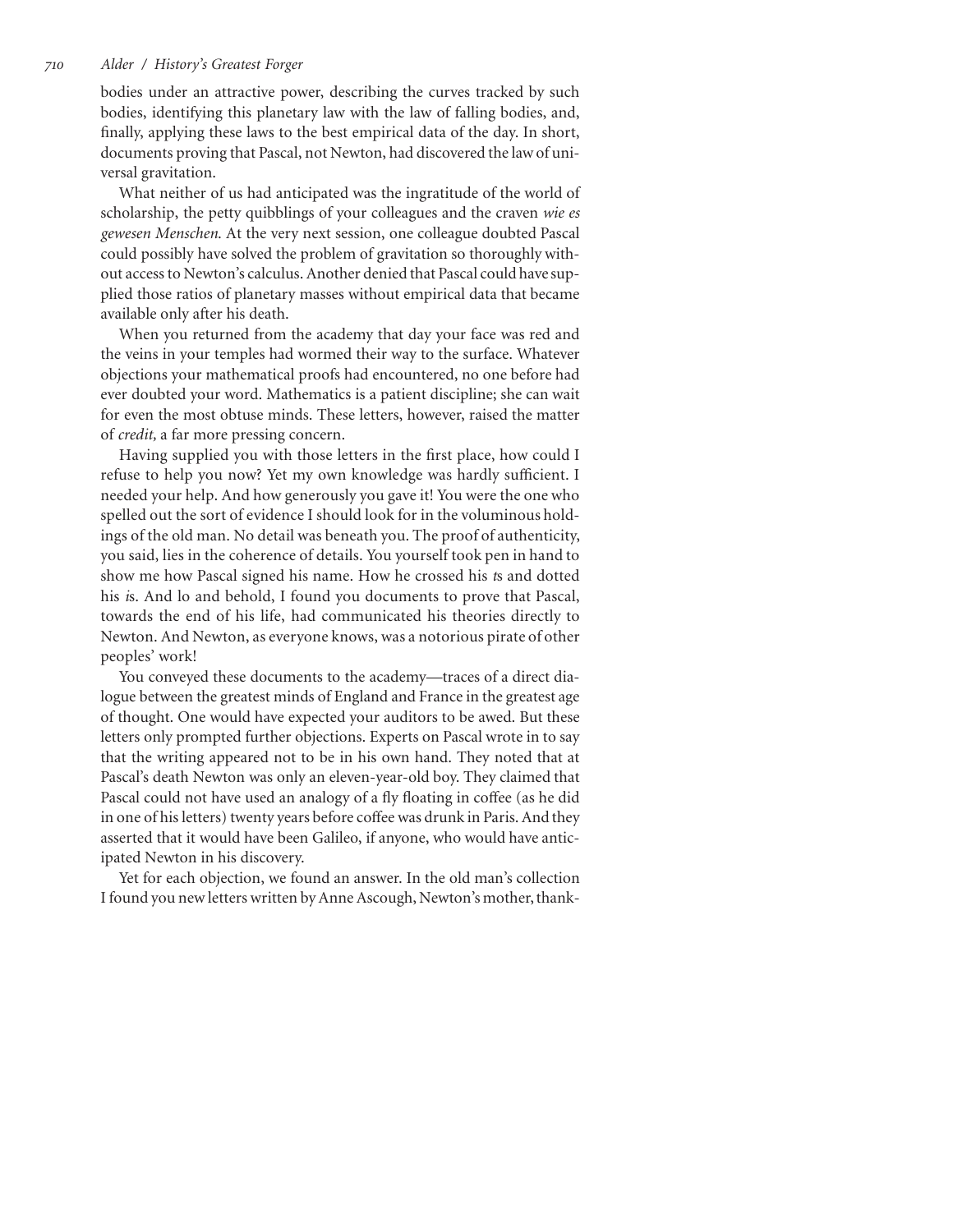ing Pascal for taking an interest in her young son. You demonstrated that coffee had been known in the 1650s. And you provided a correspondence, in which Galileo supplied Pascal (then seventeen years old himself) with empirical data on the planets not yet publicly available.

But rather than silence your critics, your responses only drew further naysayers. English scholars pointed out that Newton's mother never signed her maiden name and no English archive contained traces of any correspondence between French savants and the eleven-year-old Isaac. Italian scholars pointed out that at the date of Galileo's letter, the Pisan astronomer was nearly blind, that his handwriting did not quite resemble the handwriting in the letter—and besides, he never wrote in French.

Yet once again you had both evidence and logic on your side. We were able to find further letters demonstrating that Newton had not only robbed Pascal of his discovery but had systematically destroyed all the correspondence that would have exposed his piracy; that Galileo had glimpsed the law of universal gravitation but hid his knowledge; that his blindness had been feigned; that his letter was a French copy of an Italian original. (True, the Italian letter we presented did not accord with seventeenth-century spelling, but that was because this Italian letter was itself a later copy.)

Your enemies—Le Verrier among them—accused you of monomania or senility. But no one who saw you stand before that august body and work your way through the evidence could doubt you were in full command of your faculties.

At last, on 5 April 1869, the academy awarded you the victory. "The surest guarantee of the authenticity of a document," intoned Permanent Secretary Elie de Beaumont, "is the moral proof evident in reading it." It was a glorious moment: moral proof triumphant at the Academy of Sciences. Yet that very morning an impertinent busybody—a small-time scientist with too much time on his hands—wrote to the academy citing passages from the work of an obscure eighteenth-century naval engineer, passages that matched the text of your first letter from Pascal to Boyle word for word. How would you extricate yourself this time?

I remember your look of desperation when I arrived at your house. Had I found anything relevant in the old man's collection that would answer these new accusations? I had. I had found a series of letters documenting themeans by which this obscure eighteenth-century naval engineer had briefly been given access to—and then plagiarized—the unpublished letters of his illustrious seventeenth-century forebears. After all, wasn't it more logical to assume that an eighteenth-century author had copied a seventeenth-century author than the other way around? And who could believe that a genius like Pascal would stoop to stealing the words of an obscure naval engineer?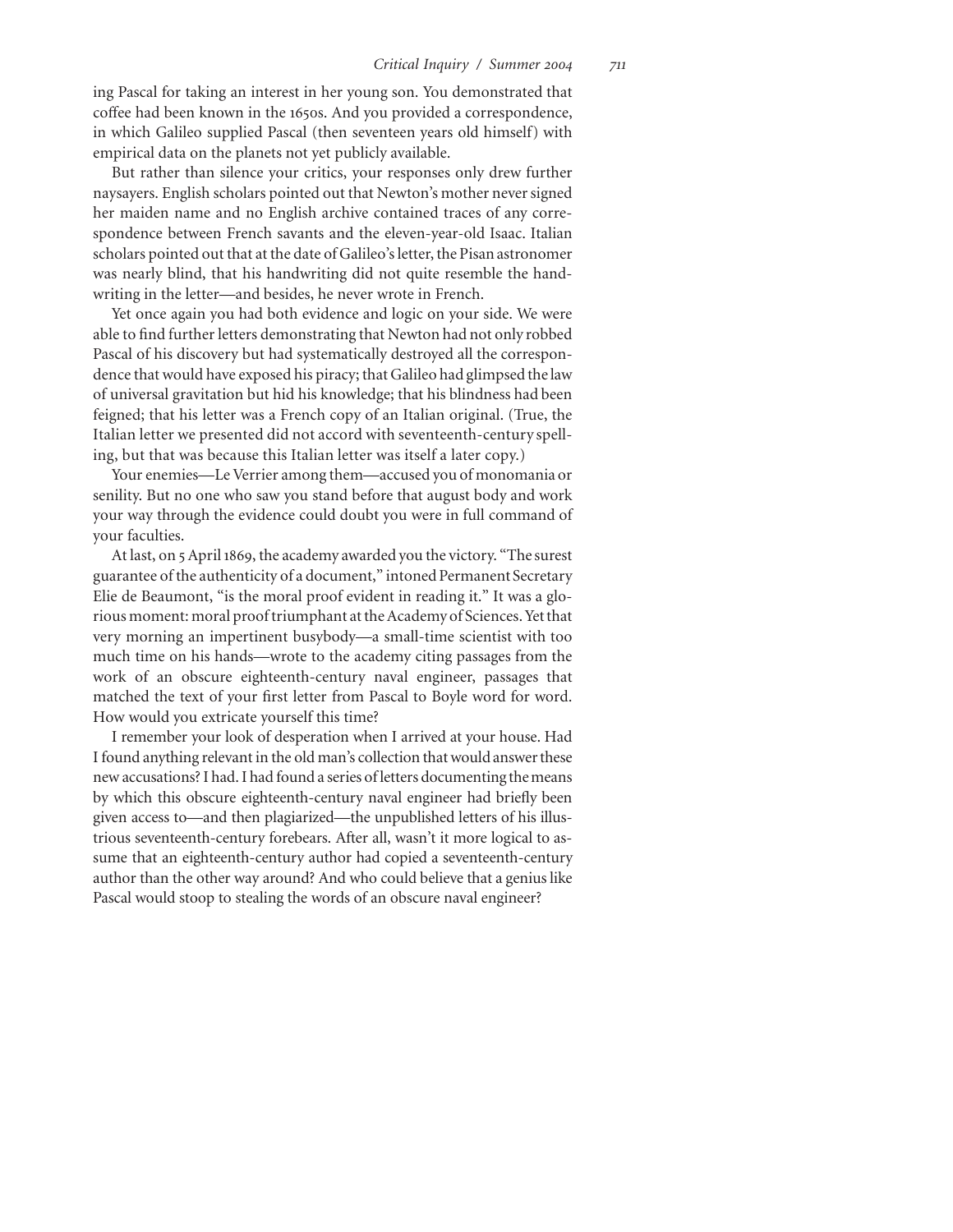You possessed that mastery of coherence that only a geometer can boast. How were you to know the coherence had been custom-made? As your beloved Pascal once wrote, "Mathematicians do not reason falsely from principles that they know . . . [but] they do not see what is in front of them." And what is more coherent than a work of fiction?

#### And then you betrayed me.

As my lawyer argued, a conviction for forgery depends on proving that the perpetrator deliberately chose stratagems that would have deceived a person exercising due caution. But how can you, my dear Sir, be said to have exercised due caution? If you really believed in the authenticity of the letters I was selling you, why was I selling them to you at the prices I did? Thirty thousand letters for 140,000 francs comes to a mere 5 francs a letter. Hardly a fair price for an original manuscript from the hand of Pascal, Newton, or Galileo. You were an experienced collector. If you believed the letters to be authentic, then you were robbing me and the prosecutor ought to have sent you here in my place! And if you believed they were false, then according to the law I did not commit forgery because you were not deceived. You who are an expert in logic must surely see that I cannot be guilty under either assumption.

I urge these considerations upon you not because I think that you should have repudiated the letters. On the contrary! You were right to embrace them. My letters were *not* forgeries but a kind of truth, a work of verisimilitude. They were extracts of original texts in the form of letters. History is reenactment. I do not even pretend to be the first to claim that Pascal was the first to discover the law of universal gravitation. That honor goes to the great Enlightenment savant Maupertuis, though his claim has since been forgotten. (Admittedly, I cannot put my hands on that text right now; our prison library is very weak in eighteenth-century materials.) In that sense, I am indeed a plagiarist—as is every historian worth reading. There are always precursors. In history as well as science. But if no one paid attention to Maupertuis when he proclaimed Pascal's precedence, how was I—an autodidact from the provinces—to command the public's attention? So I transformed boring technical treatises into personal letters; I let the great men of the past speak directly to one another and boast of their discoveries. And I signed their names at the bottom.

What is verisimilitude but a representation that commands our assent despite our skepticism about human deceitfulness? We sit back and enjoy the show, despite our awareness of the theatrical machinery. We acquiesce in the mystification and embrace the simulacrum.

And what is mystification but an inability to grasp that it is human dis-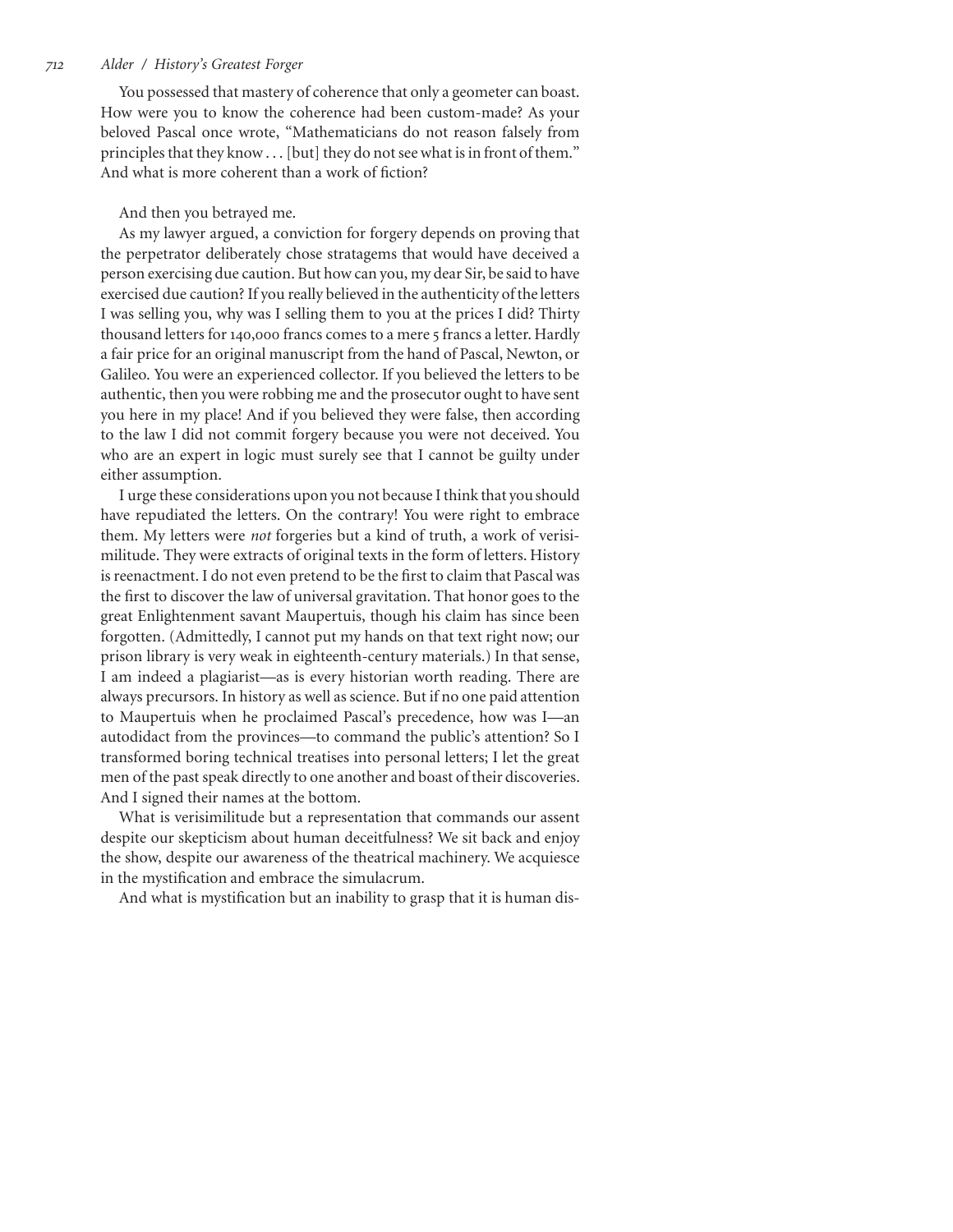sembling that makes representation possible, that we live in a world of appearances where people buy and sell goods whose worth depends on the value assigned to them through the theater of verisimilitude?

On 9 September 1869 they arrested me in my apartment in the rue Saint-Georges, where I lived in domestic tranquility with a respectable woman. Apparently you had ordered the imperial police to tail me, not because you suspected me of fraud—no! you believed in my letters right to the end! but because you feared I might sell them to a foreign dealer. As I told the prosecutor in the courtroom, it was you who was insatiable, "in-sat-i-able"!

For a month the spies had been following me to the café Riche, where I had the apparently blamable habit of enjoying the morning newspapers.My crime, it would seem, was to have aspirations above my station. To dine in a pleasant café instead of a dark bistro. As if those imperial spies didn't also follow me afterwards to the Bibliothèque Impériale where I was the first to enter and last to leave, researching the history of science for your benefit, then trudging back to my garret to brew my custom-made ink, age my specialty paper, and toil past midnight, producing documents in time to help you make your weekly case to the academy.

The newspaper men loved the story. As consummate plagiarists they slapped together their daily cut-and-paste forgeries, the petty copy work of men without skill in calligraphy, or the time or imagination to invent something out of whole cloth.

That the trial became a farce is not my fault. For that, you must blame the imperial prosecutor. He is the one who decided to read out loud from the *other* letters, the letters that were never meant to be revealed to the vulgar—not even to the academy—letters that had let you eavesdrop on the secret dialogue of genius and power through the ages. And what a magnificent picture they painted.

A letter from Thales to Prince Ambigat of the Gauls, in which the world's first natural philosopher explained his water theory of matter. A letter from Alexander the Great to Aristotle concerning the philosopher's impending voyage to Gaul. A letter of Cleopatra to Julius Caesar informing him that their son, Caesarion, would soon be fit to leave for Marseilles. A letter from Mary Magdalene to her brother Lazarus the Resurrected, praising her sojourn in provinces of Gaul. Plus a letter of the Doctor Castor of Gaul to Jesus Christ. "All written," concluded the prosecutor with a smirk, "in the original French."

I can still recall your face as the swell of laughter drowned out the prosecutor's voice. How dare they! How dare those gutter journalists and society ladies laugh at your passionate desire to read the correspondence between Alexander and Aristotle, between Rabelais and Charles V, between the ex-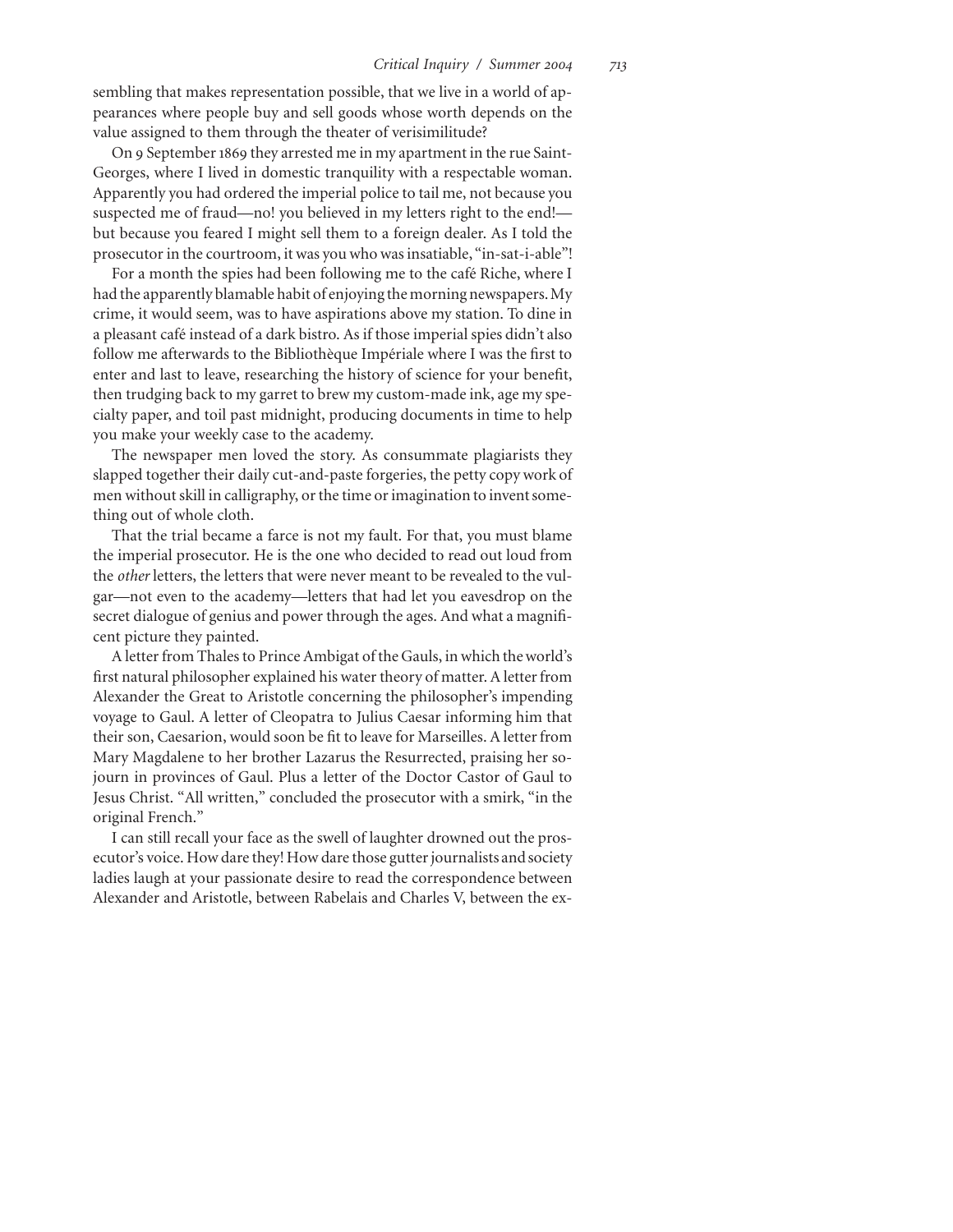cellent Doctor Castor and Jesus Christ. Those fools! They lack all historical sympathy. We who love history must not let these bourgeois literalists distract us from reimagining the richness of the past. Who wouldn't wish to know what the good doctor Castor wrote to Christ? And what Christ answered!

The climax of the trial was the report of my old enemies, the handwriting experts. Where would we be without one another? I need their facsimiles to imitate the writings of the famous dead. And they need me to hone their skills—and to justify their jobs. Then, too, many an expert has supplemented his salary by dabbling in forgery—and vice versa. Between us, we define the authentic.

They generously confirmed what the police had dismissed as my extravagant boast: that I alone had forged all 30,000 letters in your possession. But they mocked my work's "industrial" quality. And they wronged me when they burned all but a hundred. That was a crime against history. After all, when the divine Michelangelo pretended to unearth an antique statue a sculpture he had carved the week before and buried in the ground—did anyone take a sledgehammer to that figure of beauty because it was not "original"? As art is re-creation, so is history. And history has been impoverished by their vandalism. Another auto-da-fé.

Well, I am almost done.

The prison authorities here will undoubtedly scrutinize this letter for multiple meanings. The literary critics are nothing to them. They anticipate every deceitful stratagem, just as I anticipate every method of discovery. I have known all along that they would appraise every character of this letter for signs of criminality or for evidence of reform. How could I forget, when the law on prison censorship is printed along the margin of every page they give me? But I have said nothing here that I would not repeat to a reader the most remote from me in time and sympathy. I have done everything I could to take their objections on board in advance, including the accusation of frivolity. (They must believe I am a serious person, or else they will never let me out of here.)

So the way to read this letter (if I may be so presumptuous) is to look beyond the materiality of ink and paper, set aside all skepticism about the trivial problems of authenticity (as you once were so willing to do), and consider my text for what it purports to be. Does it express a contempt for history or a love of it? Does it exhibit signs of deception or transparency? Is it written in the spirit of revenge or generosity? I can only hope that this letter will be read as a sign of my rehabilitation. If so, then it may fulfill its purpose even if it goes unsent; and if sent, unanswered; and if answered, answered in the negative. So, as it happens, I do not really need your pardon.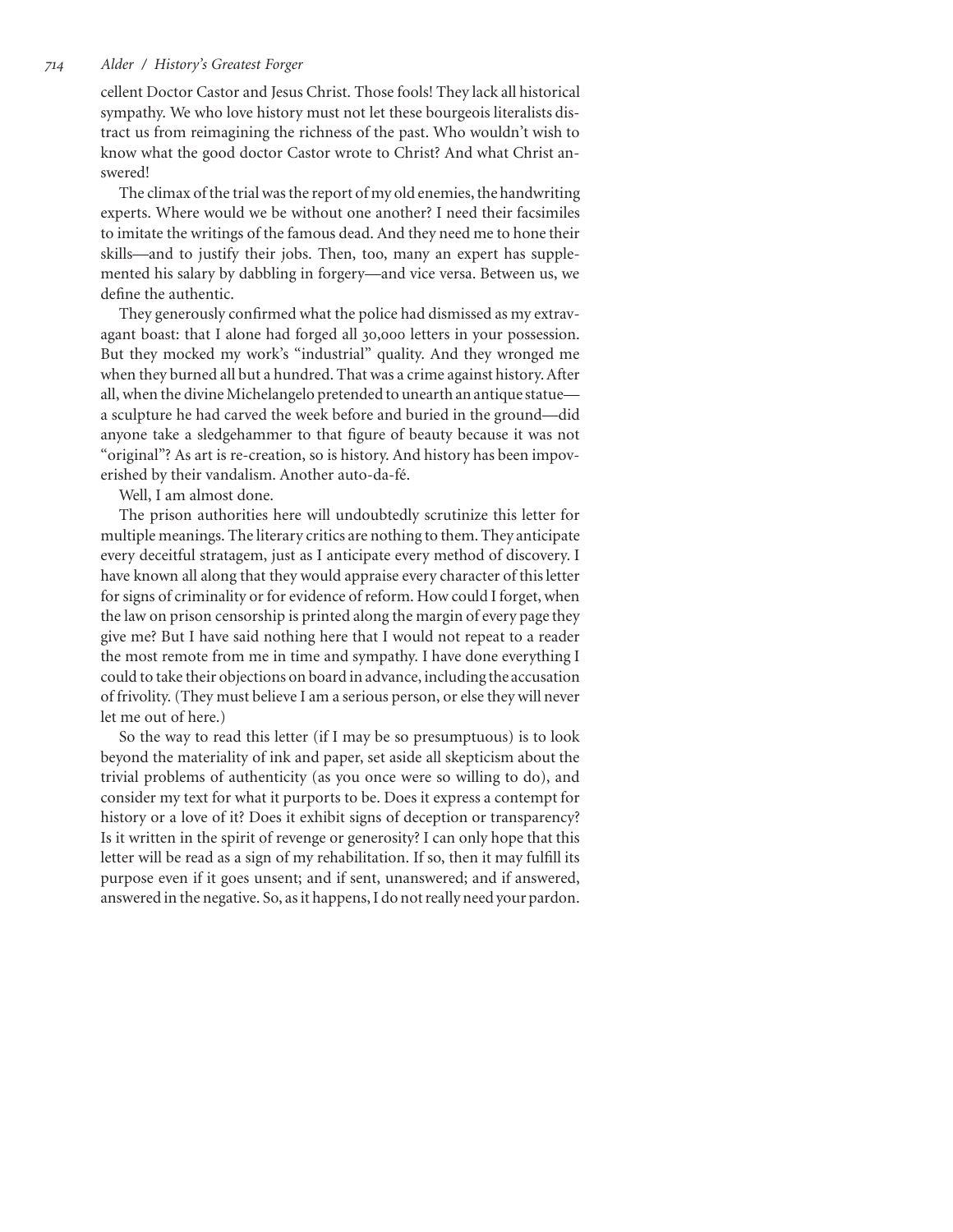The act of writing is itself the constitutive deed. For I might as well acknowledge that they will never permit me to send you this letter. All the prison rules are against it. And, in that sense, I have conjured you up as my correspondent, much as I conjured up 600 other historical figures.

This conjuring, however, does not make you any less vital to me. After all, I conjured up Pascal, Aristotle, and Alexander the Great to give them life, men whose cold ashes had not stirred in many a century. I did so by putting them in touch with one another and hence with their own time and ours.

And so it was with you. To conjure you up here in my prison cell has been a distraction from my other troubles (which I will not bother you about). In doing so, I played on your credulity. But I also stoked your imagination. I leave it to you to decide which you prefer. In either case, I hope my efforts—our common labor in the history of science—will do as much for you as we did together for Pascal and Galileo, that is, to give you life, who soon will be cold ash. To put you in touch with your own time and with times to come.

Your most obedient servant,

Denis Lucas (a.k.a. Denis Vrain-Lucas, prisoner # 28888)

#### **Epilogue**

The subsequent career of Vrain-Lucas may interest the reader. His request for a pardon was denied. Six months after his release from prison in mid-1872, he was condemned to prison again for having conned an aged abbé out of his small fortune plus his entire library. This time he received a three-year sentence. Released in early 1876, he was condemned to prison later that year for having made off with rare texts from the bookstore of Tamin and Wilhem. This time, as a recidivist, he received double the usual sentence: a four-year term. Finally, upon his third release, he was ordered to return to his native Châteaudun and present himself regularly at the town hall. In 1880, at the age of sixty-four, he was selling secondhand books on the streets of Châteaudun. A year later, he died of the dropsy.

Chasles died a year later at the age of eighty-eight. His famous collection of scientific books and manuscripts was sold at auction.3

3. The Chasles affair has been treated in the following secondary sources: Ken Alder, "Michel Chasles, ou l'illusion envoûtante," *Les Cahiers de science et vie* 58 (Aug.–Sept. 2000): 4-11; Alphonse Daudet, *L'Immortel: Moeursparisiennes*(1881), *Oeuvres,* ed. Roger Ripoll, 3 vols. (Paris, 1986-94), 3:683-849; F. Foiret, "Un Mystificateur fameux, Vrain-Lucas," *Bulletins Société Dunoise* 211 (Apr. 1929): 182–96; Maurice Jusselin, *LesDe´butsde Vrain-Lucasa` Paris*(Chartres, 1933); Henri Lizier, *La Famille Chasles: Branche cadette*(Epernon, 1993); Jean-Paul Poirier, *Mystification a`* l'Académie des Sciences (Paris, 2001); and Jean Pelseneer, "Quetelet, Chasles, et les faux Vrain-Lucas, d'après les lettres inédites," *Congrès national des sciences, comptes-rendus*, 2 vols. (Brussels, 1935), 1:105–12.